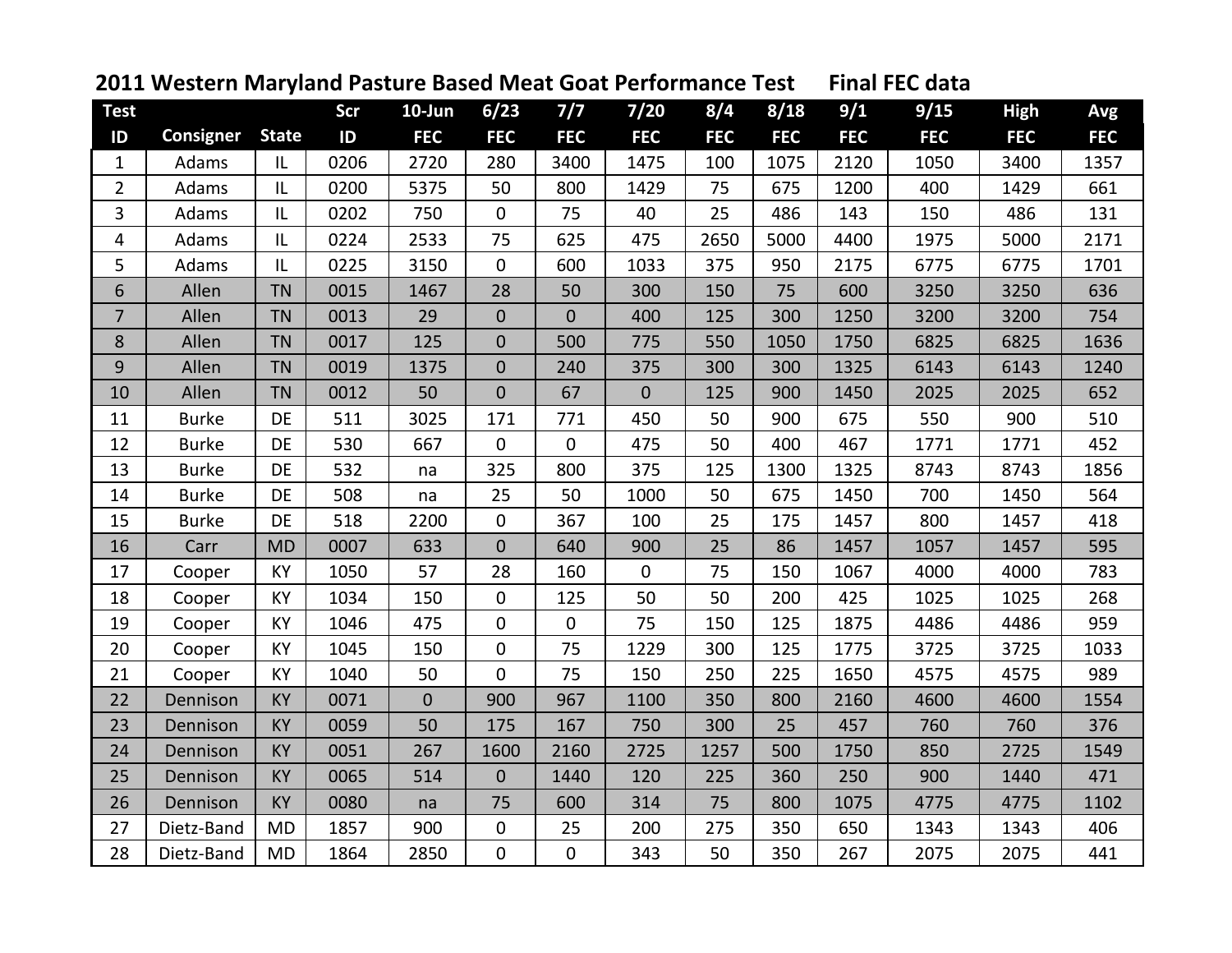| <b>Test</b> |                  |              | <b>Scr</b> | 10-Jun         | 6/23           | 7/7              | $7/20$     | 8/4              | 8/18        | 9/1        | 9/15       | <b>High</b> | Avg        |
|-------------|------------------|--------------|------------|----------------|----------------|------------------|------------|------------------|-------------|------------|------------|-------------|------------|
| ID          | <b>Consigner</b> | <b>State</b> | ID         | <b>FEC</b>     | <b>FEC</b>     | <b>FEC</b>       | <b>FEC</b> | <b>FEC</b>       | <b>FEC</b>  | <b>FEC</b> | <b>FEC</b> | <b>FEC</b>  | <b>FEC</b> |
| 29          | Dietz-Band       | <b>MD</b>    | 1876       | na             | 0              | $\boldsymbol{0}$ | 200        | 300              | 300         | 1000       | 4900       | 4900        | 957        |
| 30          | Francis          | VT           | A01645     | $\overline{0}$ | $\overline{0}$ | $\overline{0}$   | 67         | 75               | 200         | 1275       | 1225       | 1275        | 406        |
| 31          | Francis          | VT           | A01646     | 150            | $\overline{0}$ | $\overline{0}$   | 50         | 100              | 675         | 825        | 1686       | 1686        | 477        |
| 32          | Garrett          | VA           | 12         | 0              | 0              | 0                | 160        | 57               | 225         | 2120       | 4657       | 4657        | 1031       |
| 33          | Garrett          | VA           | 13         | 0              | 0              | 0                | na         | 350              | 125         | 625        | 1150       | 1150        | 375        |
| 34          | Garrett          | VA           | 8          | 0              | 0              | 50               | 520        | 250              | 1025        | 550        | 1125       | 1125        | 503        |
| 35          | Garrett          | VA           | 15         | 0              | 0              | $\mathbf{0}$     | 160        | 100              | 725         | 850        | 5350       | 5350        | 1026       |
| 36          | Garrett          | VA           | 10         | $\mathbf 0$    | 240            | 933              | 1300       | 825              | 1225        | 3933       | 2450       | 3933        | 1558       |
| 37          | Gladstone        | <b>WV</b>    | 8086       | $\mathbf 0$    | $\overline{0}$ | 80               | 300        | 50               | 100         | 575        | 3920       | 3920        | 718        |
| 38          | Gladstone        | <b>WV</b>    | 8089       | $\overline{0}$ | $\overline{0}$ | $\overline{0}$   | 280        | 25               | $\mathbf 0$ | 1160       | 1650       | 1650        | 445        |
| 39          | Kauffman         | PA           | 0186       | 1033           | 200            | 1080             | na         | 725              | 1325        | 1325       | 5150       | 5150        | 1634       |
| 40          | Kauffman         | PA           | 0187       | 375            | $\overline{0}$ | 400              | 1800       | 725              | 33          | 371        | 4400       | 4400        | 1104       |
| 41          | <b>KSU</b>       | <b>KY</b>    | 0997       | 2050           | 525            | 1450             | 257        | na               | 3925        | 3175       | 7050       | 7050        | 2730       |
| 42          | <b>KSU</b>       | <b>KY</b>    | 0992       | na             | $\overline{0}$ | 75               | 25         | 50               | 1175        | 1114       | 1480       | 1480        | 645        |
| 43          | <b>KSU</b>       | <b>KY</b>    | 0958       | 100            | 700            | 2080             | 3650       | 1533             | 775         | 2533       | 5720       | 5720        | 2427       |
| 44          | <b>KSU</b>       | KY           | 0996       | 1233           | $\overline{0}$ | 1625             | 1200       | 1150             | 2850        | 2950       | 3400       | 3400        | 1882       |
| 46          | Losch            | PA           | 0258       | 0              | 25             | 0                | 175        | $\mathbf 0$      | 25          | 600        | 475        | 600         | 186        |
| 47          | Miller           | IN           | 257        | $\overline{0}$ | $\overline{0}$ | $\overline{0}$   | 125        | 75               | 475         | 200        | 750        | 750         | 232        |
| 48          | Miller           | IN           | 260        | $\mathbf 0$    | $\overline{0}$ | 57               | 1025       | 100              | 543         | 667        | 371        | 1025        | 395        |
| 49          | Miller           | IN           | 258        | $\overline{0}$ | $\overline{0}$ | 400              | 80         | 575              | 900         | 1325       | 160        | 1325        | 491        |
| 50          | Murphy           | NJ           | 0155       | 225            | 0              | 400              | 250        | 300              | 250         | 675        | 1000       | 1000        | 411        |
| 51          | Murphy           | NJ           | 0145       | na             | 333            | 1850             | 1733       | 275              | 2050        | 2143       | 3286       | 3286        | 1667       |
| 52          | Murphy           | <b>NJ</b>    | 0144       | 257            | 160            | 1600             | 2550       | 225              | 1600        | 400        | 1500       | 2550        | 1148       |
| 53          | Murphy           | <b>NJ</b>    | 0157       | 50             | 57             | 1625             | 1257       | 150              | 575         | 1120       | 350        | 1625        | 733        |
| 54          | Murphy           | NJ           | 0153       | 50             | 175            | 2500             | 2960       | 575              | 1800        | 475        | 1840       | 2960        | 1475       |
| 55          | Nelson           | <b>MD</b>    | 0032       | 200            | 175            | 1000             | 1575       | 1875             | 2800        | 1100       | 1920       | 2800        | 1492       |
| 57          | Ozkum            | <b>MD</b>    | 11041      | 100            | 40             | 67               | na         | 325              | 229         | 1633       | 3800       | 3800        | 1016       |
| 58          | Ozkum            | <b>MD</b>    | 11030      | $\mathbf 0$    | $\overline{0}$ | 125              | 33         | $\boldsymbol{0}$ | 75          | 733        | 1075       | 1075        | 292        |

## **Western Maryland Pasture Based Meat Goat Performance Test Final FEC data**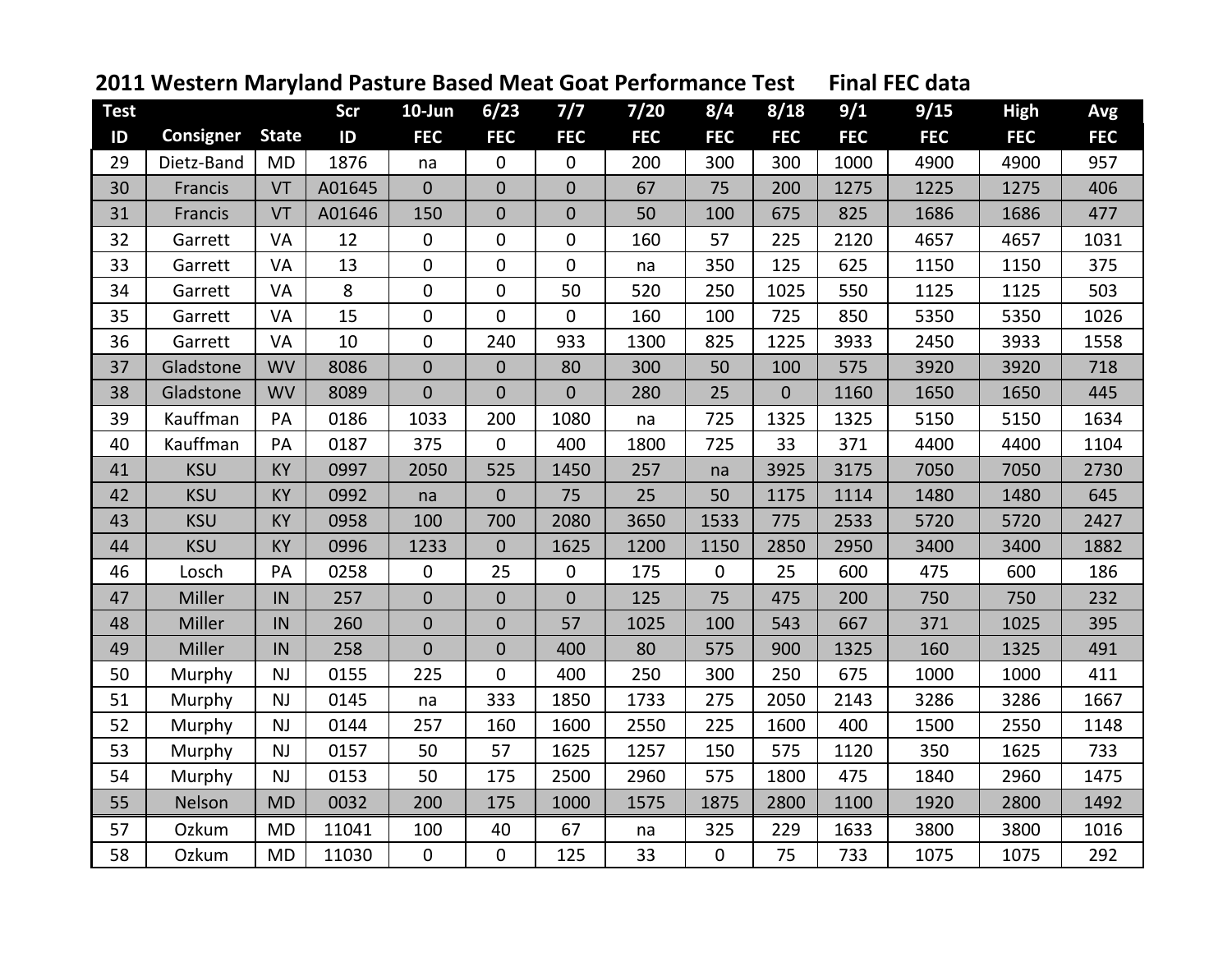| <b>Test</b> |                  |              | Scr   | $10$ -Jun      | 6/23           | 7/7            | 7/20         | 8/4          | 8/18         | 9/1        | 9/15       | <b>High</b> | Avg        |
|-------------|------------------|--------------|-------|----------------|----------------|----------------|--------------|--------------|--------------|------------|------------|-------------|------------|
| ID          | <b>Consigner</b> | <b>State</b> | ID    | <b>FEC</b>     | <b>FEC</b>     | <b>FEC</b>     | <b>FEC</b>   | <b>FEC</b>   | <b>FEC</b>   | <b>FEC</b> | <b>FEC</b> | <b>FEC</b>  | <b>FEC</b> |
| 59          | Ozkum            | <b>MD</b>    | 11094 | 675            | 0              | 525            | 700          | 150          | 1075         | 2375       | 280        | 2375        | 729        |
| 60          | Ozkum            | <b>MD</b>    | 11136 | 200            | 0              | 225            | 600          | 375          | 375          | 1150       | 650        | 1150        | 482        |
| 61          | Ozkum            | <b>MD</b>    | 11147 | 425            | 250            | 1400           | 1200         | 850          | 2300         | 2050       | 4225       | 4225        | 1754       |
| 62          | Renick           | <b>WV</b>    | 1062  | 600            | $\overline{0}$ | 25             | 125          | 50           | 400          | 625        | 4300       | 4300        | 789        |
| 63          | Renick           | <b>WV</b>    | 1045  | 600            | $\overline{0}$ | 0              | 100          | 125          | 200          | 720        | 1200       | 1200        | 335        |
| 64          | Renick           | <b>WV</b>    | 1061  | na             | 0              | na             | 133          | $\mathbf{0}$ | $\mathbf{0}$ | 800        | 4160       | 4160        | 849        |
| 65          | Renick           | <b>WV</b>    | 1051  | na             | $\overline{0}$ | $\overline{0}$ | 75           | 150          | 250          | 629        | 1600       | 1600        | 386        |
| 66          | Renick           | <b>WV</b>    | 1060  | 100            | 50             | 67             | 67           | 450          | 600          | 914        | 5133       | 5133        | 1040       |
| 67          | J. Smith         | VA           | 0625  | 200            | 866            | 1000           | 425          | 375          | 350          | 1250       | 850        | 1250        | 731        |
| 68          | J. Smith         | VA           | 0620  | 1175           | 400            | 2150           | 2025         | 650          | 5100         | 4175       | 9486       | 9486        | 3427       |
| 69          | J. Smith         | VA           | 0618  | 474            | 150            | 550            | 1425         | 1325         | 2475         | 1625       | 2575       | 2575        | 1446       |
| 70          | J. Smith         | VA           | 0624  | 700            | 500            | 1167           | 750          | 1150         | 2920         | 3057       | 7433       | 7433        | 2425       |
| 71          | Sweitzer         | PA           | 0144  | 50             | 200            | 120            | 200          | 75           | 500          | 1429       | 3760       | 3760        | 898        |
| 72          | Sweitzer         | PA           | 0145  | na             | $\overline{0}$ | 86             | 120          | 50           | 25           | 1514       | 14325      | 14325       | 2303       |
| 73          | Thorne           | <b>MD</b>    | 1070  | $\mathbf 0$    | 0              | 0              | 667          | 475          | 1175         | 4933       | 1400       | 4933        | 1236       |
| 74          | Thorne           | <b>MD</b>    | 1071  | $\overline{0}$ | 0              | 0              | $\mathbf{0}$ | 25           | 225          | 1900       | 500        | 1900        | 379        |
| 76          | <b>Tiralla</b>   | <b>MD</b>    | 0005  | 525            | 200            | 2967           | 4275         | 50           | 325          | 1200       | 4400       | 4400        | 1917       |
| 77          | <b>Tiralla</b>   | <b>MD</b>    | 0002  | 1050           | $\overline{0}$ | 275            | 800          | 75           | 950          | 325        | 533        | 950         | 423        |
| 78          | <b>Tiralla</b>   | <b>MD</b>    | 0003  | 1080           | $\overline{0}$ | 400            | 150          | 200          | 150          | 1425       | 967        | 1425        | 470        |
| 79          | <b>Tiralla</b>   | <b>MD</b>    | 0001  | 2275           | 175            | 875            | 3300         | 425          | 1050         | 2200       | 3450       | 3450        | 1639       |
| 80          | <b>Tiralla</b>   | <b>MD</b>    | 0004  | 5675           | 875            | 1333           | 7750         | 75           | 800          | 1975       | 12657      | 12657       | 3638       |
| 45          | Zitta            | VA           | 0623  | 200            | 1675           | 2640           | 2400         | 0            | 3575         | 3750       | 3625       | 3750        | 2524       |
|             | <b>AVERAGES</b>  |              |       | 734            | 147            | 623            | 876          | 338          | 887          | 1437       | 3050       |             | 1045       |

## **Western Maryland Pasture Based Meat Goat Performance Test Final FEC data**